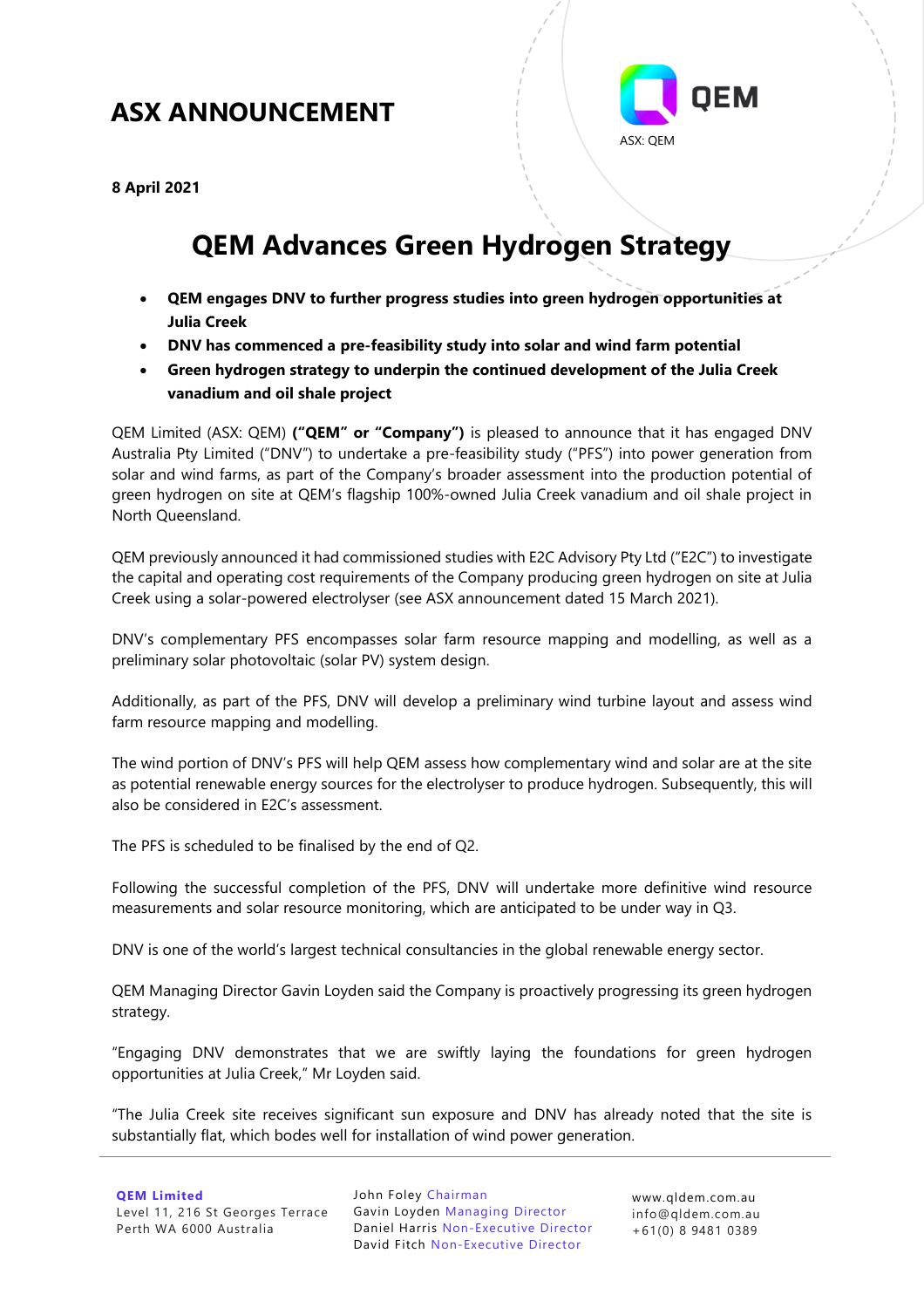## **ASX ANNOUNCEMENT**



"Importantly, advancing our green hydrogen strategy will enhance the development of our flagship Julia Creek vanadium and oil shale project."

#### **About Green Hydrogen**

Hydrogen, which is the most abundant element on earth, is a non-toxic colourless gas that has to be extracted from other compounds by a chemical process.

The creation of hydrogen is considered green if renewable energy, such as solar panels or wind turbines, are used to generate electricity for electrolysis of water, rather than a chemical process that creates carbon emissions.

#### **About DNV**

DNV is the independent expert in risk management and assurance, operating in more than 100 countries. Through its broad experience and deep expertise DNV advances safety and sustainable performance, sets industry benchmarks, and inspires and invents solutions.  

Whether assessing a new ship design, optimizing the performance of a wind farm, analyzing sensor data from a gas pipeline or certifying a food company's supply chain, DNV enables its customers and their stakeholders to make critical decisions with confidence.  

Driven by its purpose, to safeguard life, property, and the environment, DNV helps tackle the challenges and global transformations facing its customers and the world today and is a trusted voice for many of the world's most successful and forward-thinking companies. 

#### In the energy industry

DNV provides assurance to the entire energy value chain through its advisory, monitoring, verification, and certification services. As the world's leading resource of independent energy experts and technical advisors, the assurance provider helps industries and governments to navigate the many complex, interrelated transitions taking place globally and regionally, in the energy industry. DNV is committed to realizing the goals of the Paris Agreement, and supports customers to transition faster to a deeply decarbonized energy system.

#### **ENDS**

*This announcement was authorised for release on the ASX by the Board of QEM Limited.*

#### **For further information, please contact:**

Gavin Loyden **Managing Director**  P: +61 7 5646 9553 E: [gavin@qldem.com.au](mailto:gavin@qldem.com.au) Shane Murphy **Investor Relations** P: +61 420 945 291 E: [shane.murphy@fticonsulting.com](mailto:Cameron.Morse@fticonsulting.com)

**QEM Limited** Level 11, 216 St Georges Terrace Perth WA 6000 Australia

John Foley Chairman Gavin Loyden Managing Director Daniel Harris Non-Executive Director David Fitch Non-Executive Director

[www.qldem.com.au](http://www.qldem.com.au/) info@qldem.com.au +61(0) 8 9481 0389